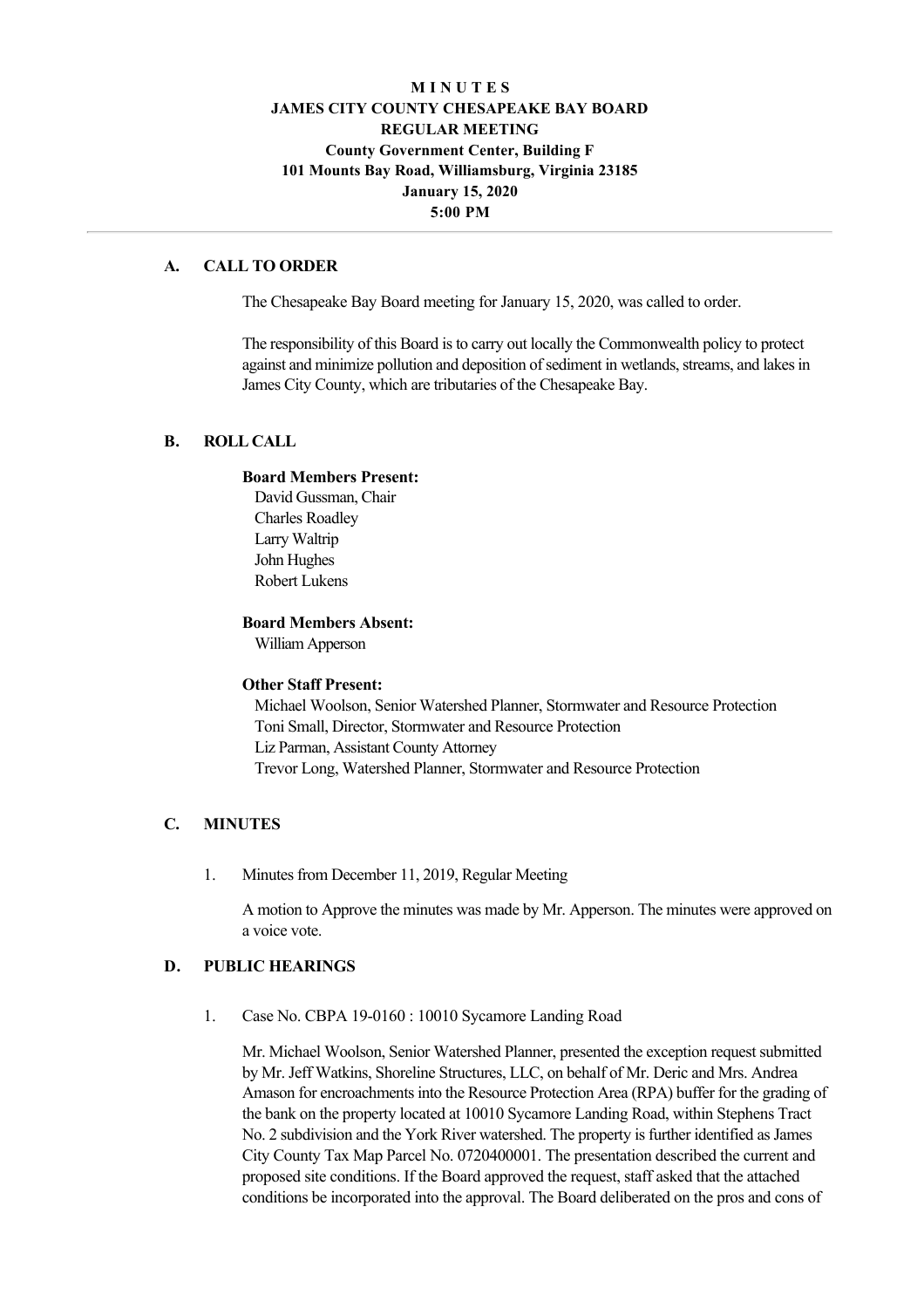this application.

Mr. Luken inquired about the suggested *Panicum virgatum.*

Mr. Woolson replied that it was native switchgrass that stays between 3 to 4 feet tall. Staff has seen good success at Uncles Neck and thought it would be appropriate here. The homeowner has options as long as the bank is revegetated.

Mr. Gussman opened the Public Hearing.

A. Mr. Jeff Watkins, Shoreline Structures, LLC, applicant and contractor, outlined the project to the Board.

Mr. Roadley voiced concern about the use of mulch on the bank.

**A.** Mr. Watkins answered that they would do what the Board requests. They were going to do temporary seeding and lay a straw blanket down with bermuda and rye grass for a quick cover. Mulching would be done as needed.

Mr. Roadley asked if the 3:1 slope was flat enough to get his equipment down the embankment.

A. Mr. Watkins replied that the the 3:1 slope is sufficient.

Mr. Roadley asked if a bench would be installed for future access.

**A.** Mr. Watkins confirmed that he would leave a bench at the top of the revetment along with a switchback walking path up the hill and commented no steps would be built.

Mr. Gussman closed the Public Hearing, as no one else wished to speak.

Mr. Roadley asked staff to give latitude for the revegetation plan to be implemented so that he does not have to come back before the Board.

Mr. Roadley made a motion to Adopt the resolution for Chesapeake Bay Board Case No. CBPA 19-0160 at 10010 Sycamore Landing Road.

A motion to Approve with Conditions was made by Mr. Roadley.

The motion result was: YES: 5 NAYS: 0 ABSTAIN: 0 ABSENT: 1 AYES: Gussman, Hughes, Roadley, Waltrip, Lukens Absent: Apperson

# 2. Case No. CBPA 19-0141 :  $2552$  William Tankard Drive

Mr. Trevor Long, Watershed Planner, presented the exception request submitted by Mr. Robert Fetter for encroachments into the RPA buffer and Conservation Easement for the construction of a shed on property located at 2552 William Tankard Drive, within the Landfall Village subdivision and the Powhatan Creek watershed. The property is further identified as James City County Tax Map Parcel No. 4640800009. The presentation described the current and proposed site conditions. The case had been deferred from the December 11, 2019 meeting, to allow Board members to inspect the proposed location. If the Board approved the request, staff asked that the attached conditions be incorporated into the approval. The Board deliberated on the pros and cons of this application.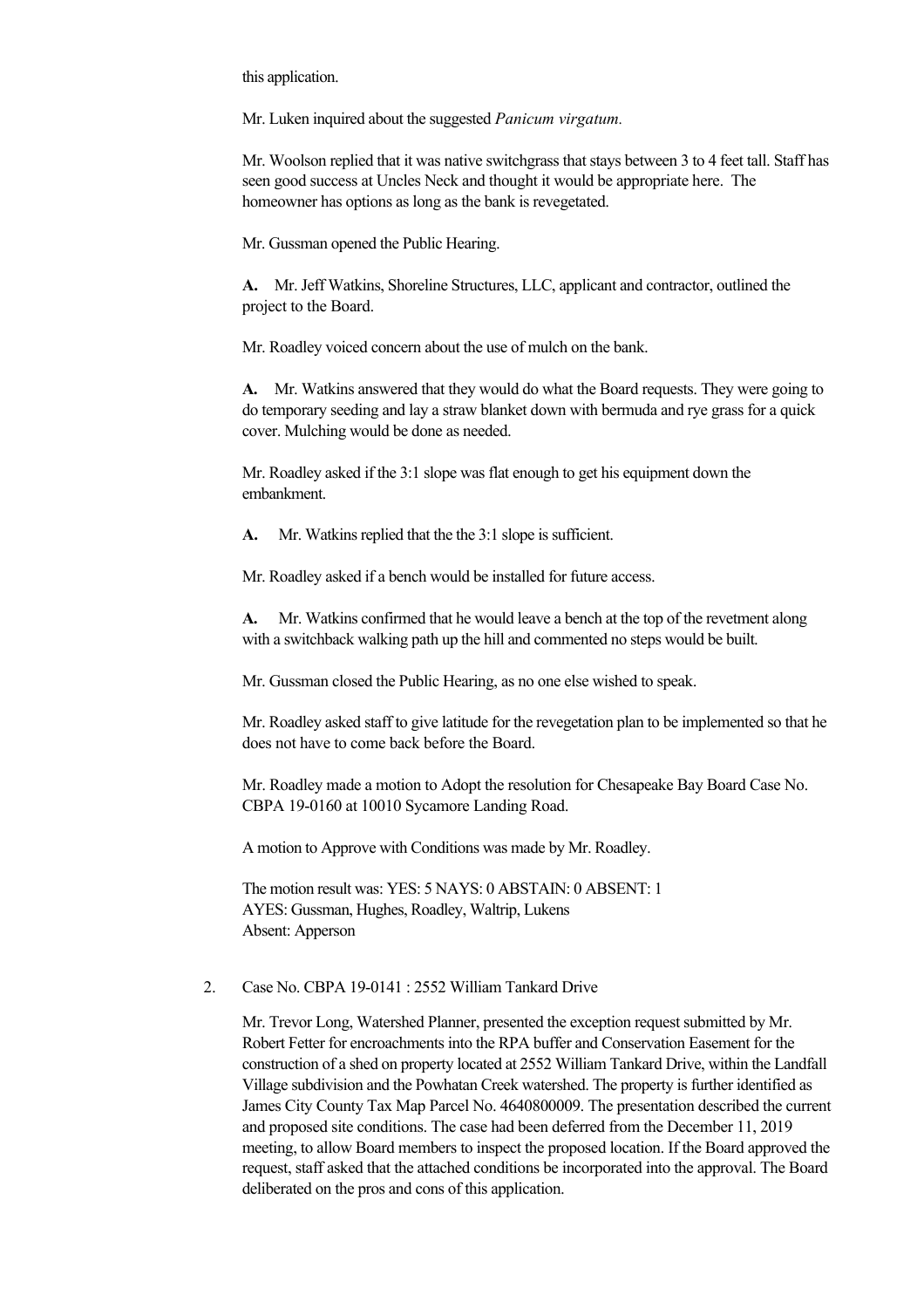Mr. Hughes inquired about the location of the retaining wall in reference to the proposed shed.

Mr. Gussman inquired about the Conservation Easement.

Mr. Woolson responded that the Conservation Easement overlies the RPA area.

Mr. Hughes inquired about the flood plain area in relation to the proposed shed.

Mr. Long pointed out the location of the shed and the flood plain.

Mr. Lukens stated during the site visit he had some concern about access to the shed and the kind of equipment that might be stored in the shed, like a riding lawn mower, and the potential to cause a well-worn path. He inquired if further information was needed on the type of equipment to be stored.

Mr. Long replied that he would defer the answer to the applicant.

Mr. Gussman stated that the Public Hearing was still open and asked if anyone would like to speak on this matter.

**A.** Mr. Henry Singleton, 2557 William Tankard Drive, pointed out other options to the shed location that do not involve installing something in the RPA and potentially creating a well-worn path. He also expressed appreciation over the Board members onsite visit along with their time and consideration.

**B.** Mr. Robert Fetter, applicant, provided a handout to the Board. He further outlined the project to the Board. He stated the shed would be for small equipment. He will put in whatever screening the Board wants installed.

Mr. Gussman closed the Public Hearing, as no one else wished to speak.

Mr. Roadley stated that he did visit the site with staff and noted that it was not an ideal location for a structure but is outside the flood plain. He further stated it has a fairly minimal footprint of 10x10 feet and he is considering the concerns of the adjacent property owners as well.

Mr. Hughes stated he has issues with the aesthetics; however, he appreciates the best use of the property.

Mr. Hughes made a motion to Adopt the resolution for Chesapeake Bay Board Case No. CBPA 19-0141 at 2552 William Tankard Drive Drive.

A motion to Approve with Conditions was made by Mr. Hughes.

The motion result was: YES: 4 NAYS: 1 ABSTAIN: 0 ABSENT: 1 AYES: Gussman, Hughes, Waltrip, Lukens Nays: Roadley Absent: Apperson

### 3. Case No. CBPA 19-0159 : 3471 Westport

Mr. Michael Woolson, Watershed Planner, presented the exception request submitted by Mr. Jim Duguay, Performance Contracting, on behalf of Mr. Craig and Mrs. Cynthia Irwin for encroachments into the RPA buffer and the 15 foot foot building setback for the construction of a single-family dwelling on the property located at 3471 Westport, within the Westport at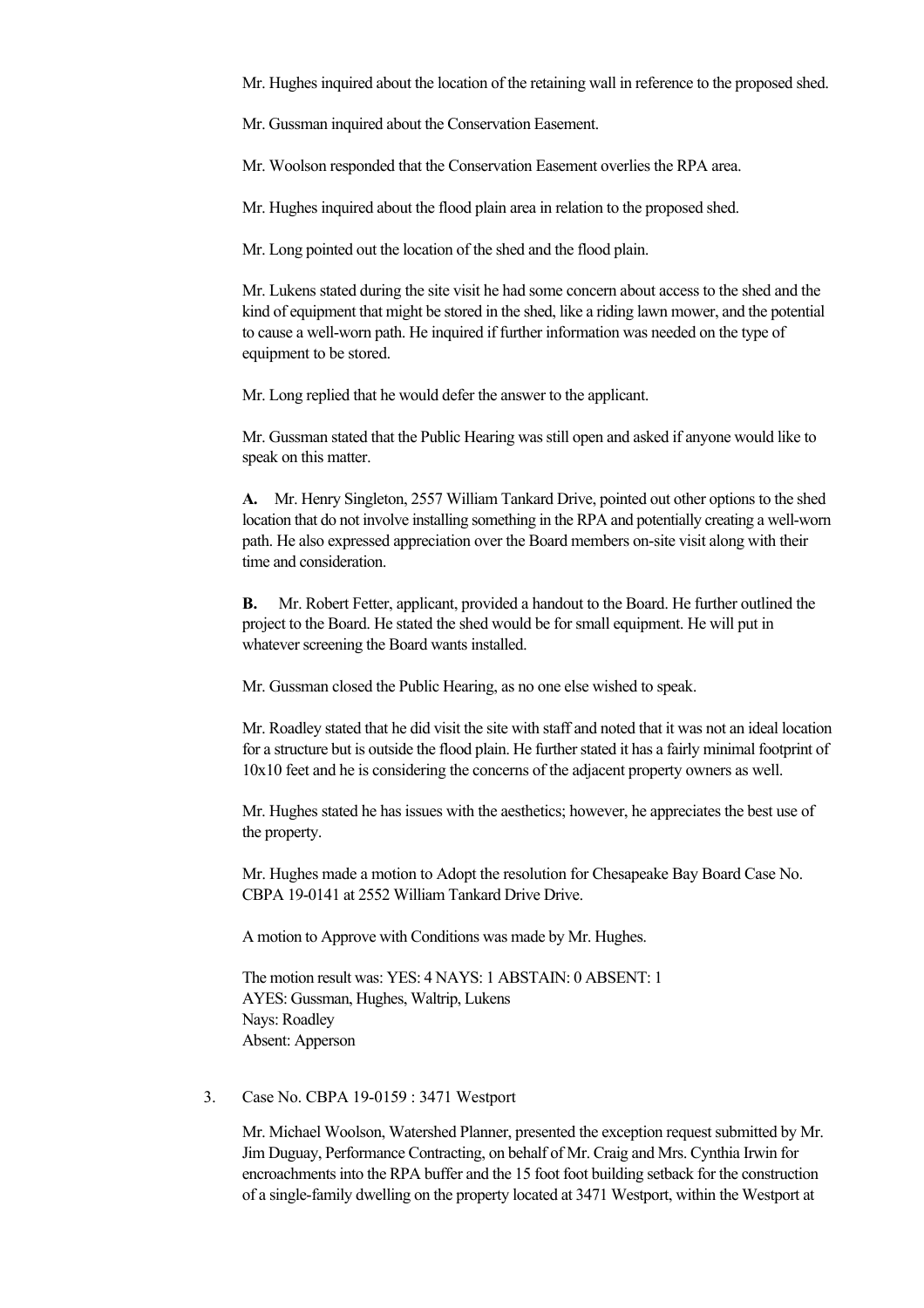Ford's Colony subdivision and within the Gordon Creek watershed. The property is further identified as James City County Tax Map Parcel No. 3610200022. The presentation described the current and proposed site conditions and the proposed mitigation. In addition to the plantings, they are proposing a bioretention and Best Management Practice (BMP) between the structure and the remaining undisturbed RPA. The RPA line differs from a portion of the plat. If the Board approved the request, staff asked that the attached conditions be incorporated into the approval. The Board deliberated on the pros and cons of this application.

Mr. Hughes inquired about the site plan as approved by the County that showed the RPA. He also inquired when staff found out about an inaccuracy on the site plan.

Mr. Woolson responded that the engineer Mr. Dugay is using for the site plan, LandTech Resources, contacted him about a problem. In discussion with LandTech and the Director, there is no administrative relief staff could provide Mr. Dugay in this case because the plat was recorded in 2008.

Mr. Hughes stated that had the applicant or his agent not provided the information to County staff about the site plan inaccuracy, they could have continued building and County staff would have never known about the inaccuracy.

Mr. Woolson replied that was the likely scenario.

Mr. Lukens inquired about the clearing limits.

Mr. Woolson deferred to the applicant.

Discussion ensued concerning the septic drain field location.

Mr. Gussman responded it was outside the Primary Service Area (PSA).

Mr. Roadley required if the house location could be reconfigured to not encroach into the RPA.

Mr. Woolson responded that if was staff opinion that the house could be reconfigured. He further stated that he clarified with the Zoning Administrator about setbacks within Ford's Colony. Ford's Colony controls the setbacks in this subdivision and have a process to modify those setbacks as necessary.

Mr. Roadley inquired about the current configuration. It appears that it would fit elsewhere on the lot without encroaching into the RPA.

Mr. Woolson affirmatively answered.

Mr. Roadley asked if the proximity to the drain fields was a potential issue.

Discussion also ensued concerning the soils being conducive for a drain field.

Mr. Gussman opened the Public Hearing:

**A.**  Mr. Jim Duguay, Performance Contracting, applicant and contractor, outlined the project to the Board.

Discussion ensued concerning the placement of the house and septic location in respect to the setbacks and code requirements.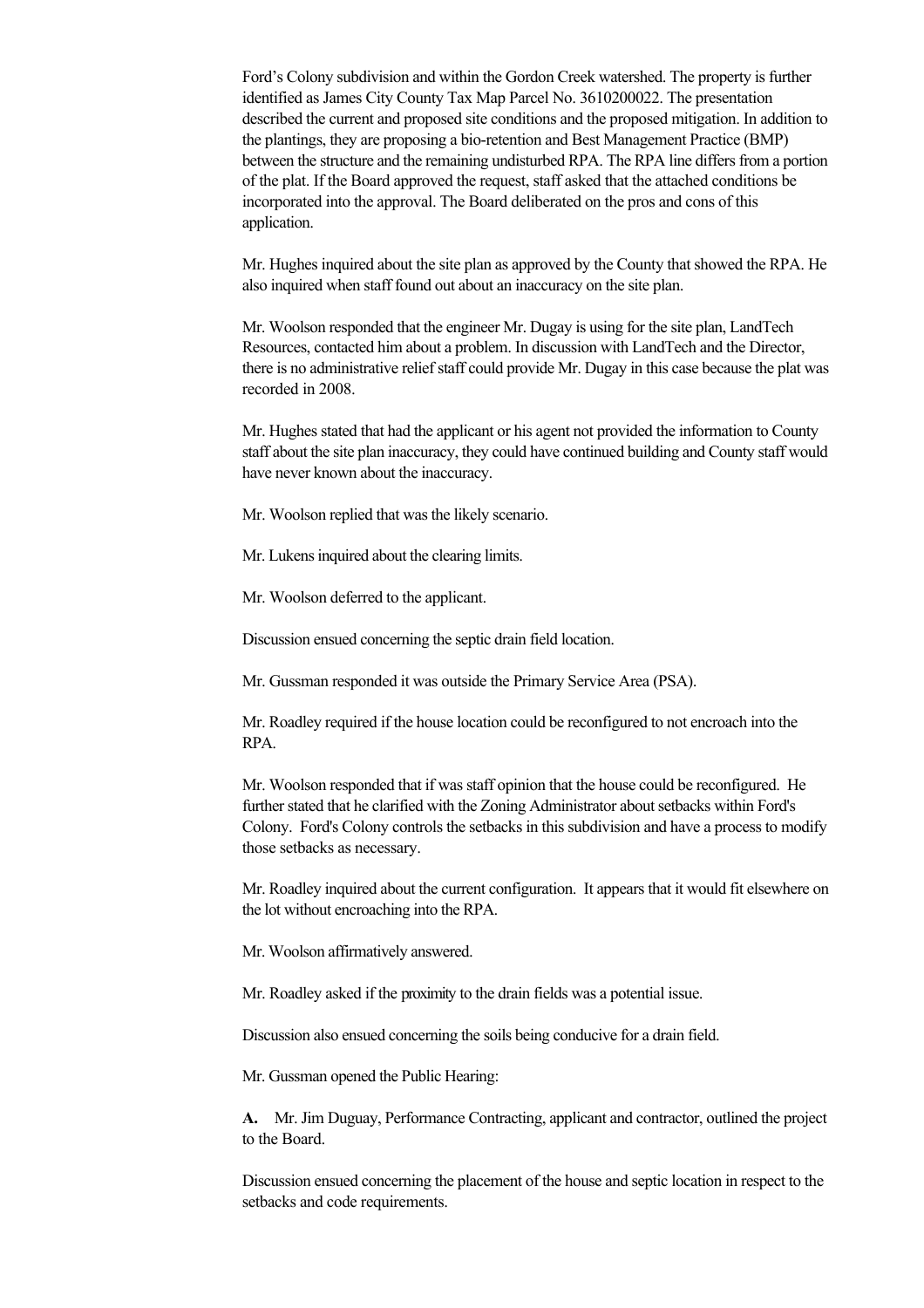Mr. Roadley inquired about the AES plat showing an approximate house location. This serves two purposes, showing that a structure can be built outside the RPA and the approximate location of the structure.

**A**  Mr. Duguay answered the issue concerning moving the house and explained his reasonsing.

Mr.Waltrip inquired if Ford's Colony is okay with the layout.

A. Mr. Duguay replied affirmatively.

**B.**  Mr. Tom Hitchens, 350 Thompson Lane, expressed his concern with building on the lot and the runoff into Gordon's Creek.

**A.** Mr. Duguay commented about the lot and stated that if restrictions need to be added, adding additional erosion and sediment control or stormwater measures would ensure that Gordon Creek is protected.

Board discussion ensued about the layout footprint and minimum size standards in Westport.

Mr. Gussman closed the Public Hearing, as no one else wished to speak.

Mr. Roadley asked if the comments that Mr. Hitchens read from the County subdivision plat were correctly interpreted.

Mr. Woolson replied that he did not have enough information to accurately answer yes or no. He stated he would need to see the recorded plat. He further stated that any variance to the front setback would also need to go to the County's Board of Zoning Appeals, regardless of the Ford's Colony HOA outcome.

Mr. Lukens asked if there was a precedent for requiring extraordinary erosion and sediment control and construction oversight.

Mr. Woolson answered that we could add a condition that is considered a super silt fence, which is a wire reinforced silt fence. Reference had been made by Mr. Duguay to using a small sediment trap.

There was discussion concerning the lot on the west with a Stormwater Management BMP for the subdivision on it.

Mr. Hughes referenced the mud and silt now showing in Gordons Creek and inquired where is it coming from.

Mr. Woolson replied to the best of our knowledge, it was coming from the residential development and construction within the Ford's Colony Westport subdivision.

Mr. Hughes inquired if the BMP was working properly.

Mr. Woolson responded that the single-family drainage does not go to that BMP for each of these lots. Westport had a condition where the impervious cover for the single-family house had to be covered by an on-lot BMP, which was installed after the lot was stabilized.

Mr. Roadley inquired of Mr. Woolson if the proposed BMP would do a better job than simply moving the house and not having a BMP.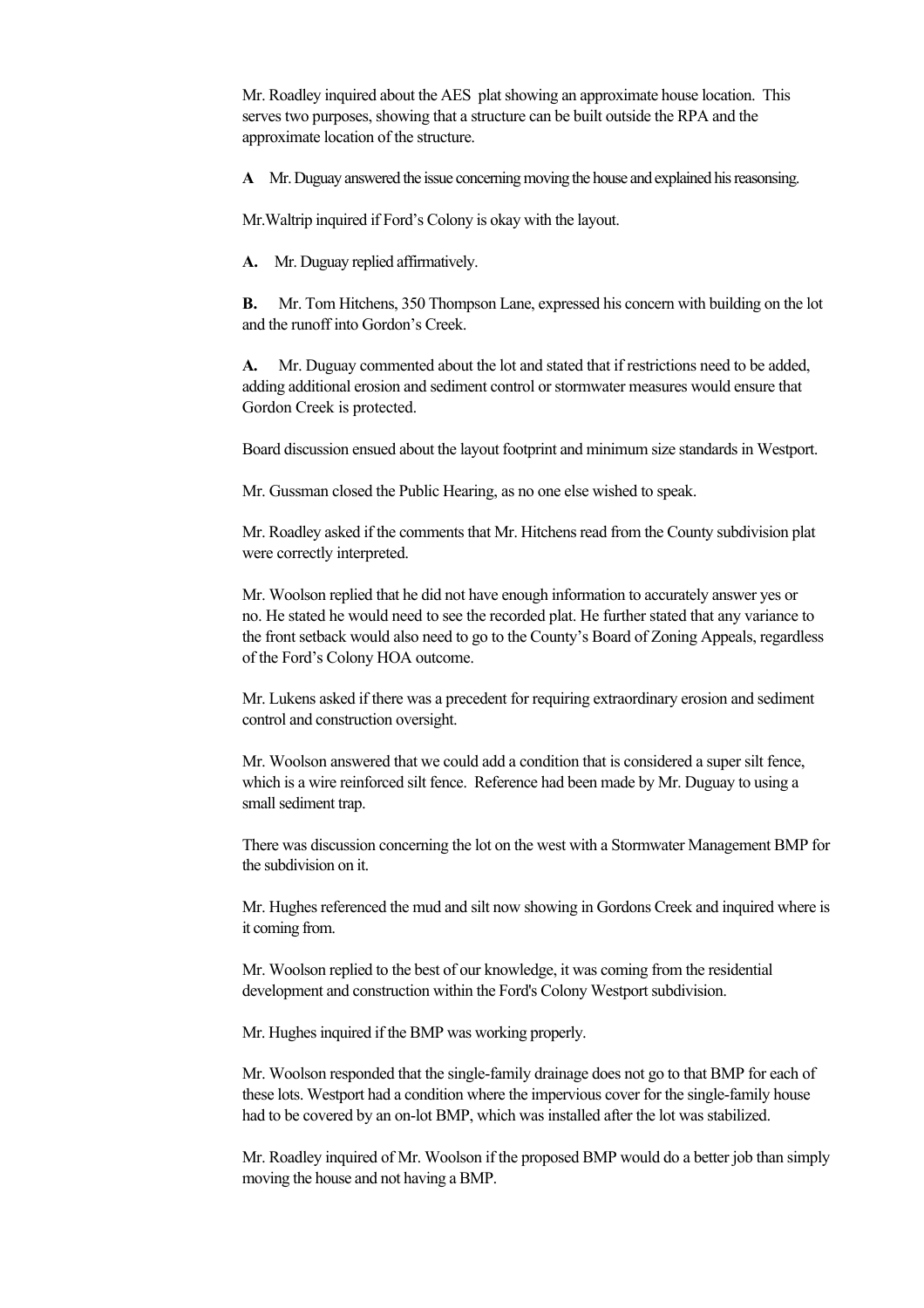Mr. Woolson replied that a BMP is required whether the house is in the RPA or outside the RPA. It is required by the Westport covenants.

Mr. Roadley inquired if it would be difficult to move all of the encroachment out of the RPA.

Mr. Woolson replied affrimatively and suggested that the infiltration BMP itself would have to encroach into the RPA.

Discussion ensued about the location of the sediment trap type facility.

Mr. Hughes referenced the silt fence and asked if another type of structure would work better.

Mr. Woolson replied that it is a combination of structural techniques.

Mr. Hughes inquired about the cost for the extra fencing. He also asked if this has been used in the County.

Mr. Woolson replied about the costs associated with bonding requirements.

Mr. Waltrip inquired if the house could be moved out of the RPA, according to the covenants and Ford's Colony requirements.

Mr. Woolson responded with that it would have to go before the Board of Zoning Appeals if the front setback was encroached upon.

Mr. Hughes stated the applicant bought the property thinking that the plat was correct. The applicant let us know that a mistake had been made and they wanted to fix it. Mr. Hughes presented potential scenarios, one of which is to accept the applicant's drawings and add additional sediment control as Mr. Woolson described.

Mr. Roadley expanded upon Mr. Hughes comment to clarify that the RPA encroachment cannot be completely eliminated.

Mr. Gussman commented that the homeowner is acting in good faith.

Mr. Roadley made a motion to Adopt the resolution for Chesapeake Bay Board Case No. CBPA 19-0159 at 3471 Westport with the stipulation for additional super silt fence be added to the erosion and sediment control plan and and strict adherence to the maintenance schedule for maintaining the sediment trap.

A motion to Approve with Conditions was made by Mr. Roadley.

The motion result was: YES: 5 NAYS: 0 ABSTAIN: 0 ABSENT: 1 AYES: Gussman, Hughes, Roadley, Waltrip, Lukens Absent: Apperson

### 4. Case No. CBPA 19-0150 : 128 Four Mile Tree

Mr. Trevor Long, Watershed Planner, presented the exception request submitted by Mr. Brian and Mrs. Stacy Solano for encroachments into the RPA buffer for the construction of a singlefamily dwelling, detached garage, and retaining wall on property located at 128 Four Mile Tree, within the Riverview Plantation subdivision and within the Skimino Creek watershed. The property is further identified as James City County Tax Map Parcel No. 1640500013.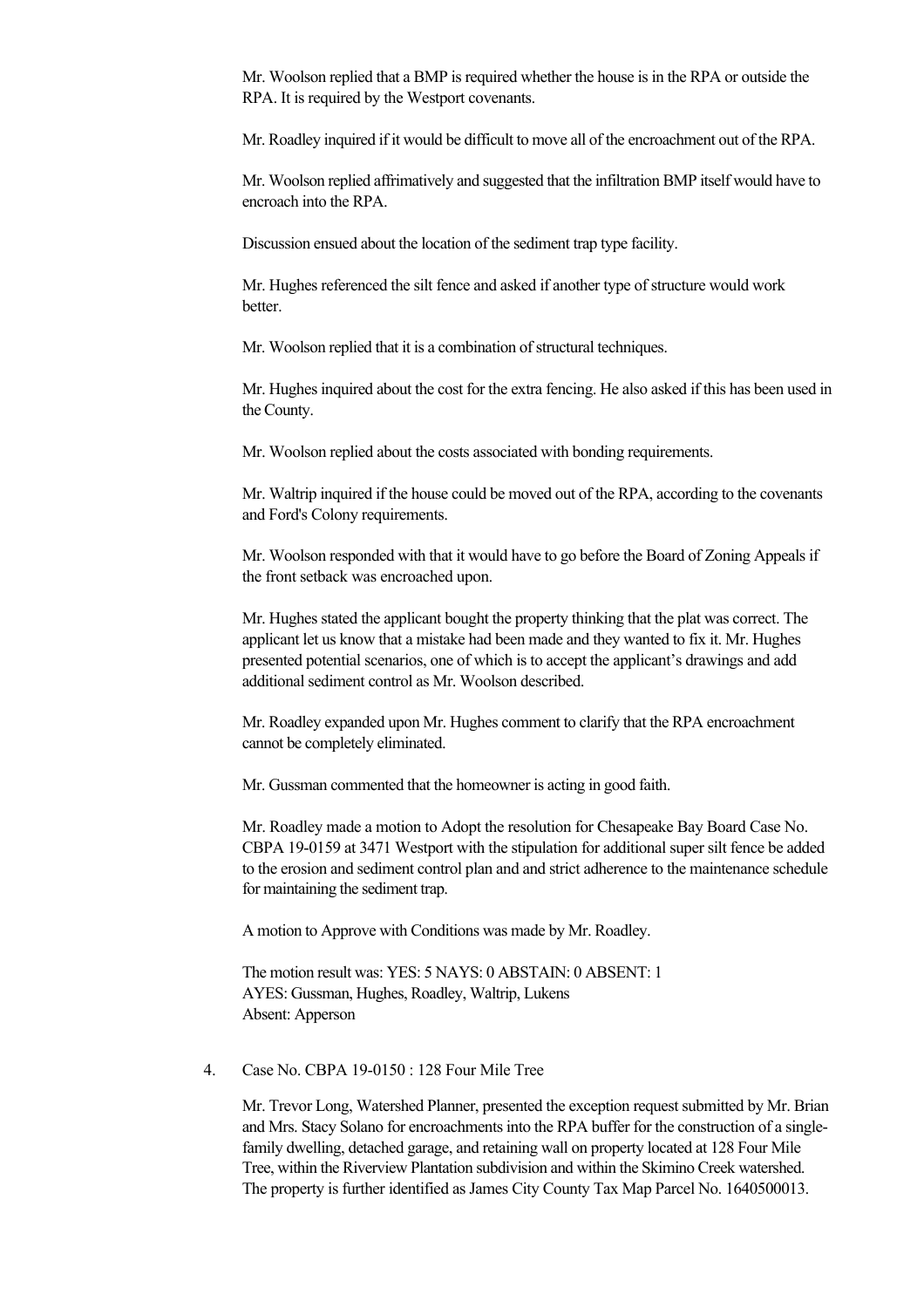The presentation described the current and proposed site conditions and the proposed mitigation. If the Board approved the request, staff asked that the attached conditions be incorporated into the approval. The Board deliberated on the pros and cons of this application.

Mr. Gussman opened the Public Hearing:

A. Mr. Brian Solano, applicant, outlined the project to the Board.

Mr. Roadley inquired if there would be a living space above the garage.

A. Mr. Solano replied negatively.

Mr. Roadley asked if this house would be for Mr. Solano or his parents.

A. Mr. Solano responded that the house would be for his parents.

**B.** Mr. Gene Griffin, 12 Buford Road, Windsor Forest subdivision, voiced concerns and objections for construction on this lot because of an active wildlife habitat of bald eagles and other wildlife.

**C.**  Mr. Bill Jaissle, 126 Four Mile Tree, expressed his concerns with disrupting the bald eagles that roost in the trees at the back of the proposed construction lot and drainage from roof to the back of the lot.

**A.** Mr. Solano responded to questions about the wildlife, trees, septic system, and drainage.

Mr. Gussman closed the Public Hearing, as no one else wished to speak.

Mr. Hughes made a motion to Adopt the resolution for Chesapeake Bay Board Case No. CBPA 19-0150 at 128 Four Mile Tree and added the condition that the roosting trees be maintained and the runoff from the house be diverted from the ravine.

A motion to Approve with Conditions was made by Mr. Hughes.

The motion result was: YES: 5 NAYS: 0 ABSTAIN: 0 ABSENT: 1 AYES: Gussman, Hughes, Roadley, Waltrip, Lukens Absent: Apperson

# 5. Case No. CBPA 19-0148 : 1552 Harbor Road

Mr. Trevor Long, Watershed Planner, presented the exception request submitted by Mr. Ronald Mason, Davis Mason Builders, Inc., on behalf of Mr. Thomas and Mrs. Jennifer Eccles for encroachments into the RPA buffer for the construction of a retaining wall which would remove the existing structure from the VE Flood Zone on property located at 1552 Harbor Road, within the Governor's Land subdivision and James River watershed. The property is further identified as James City County Tax Map Parcel No. 4310200012. The presentation described the past, the current, and proposed site conditions and the proposed mitigation. If the Board approved the request, staff asked that the attached conditions be incorporated into the approval. The Board deliberated on the pros and cons of this application.

Mr. Roadley inquired about site access.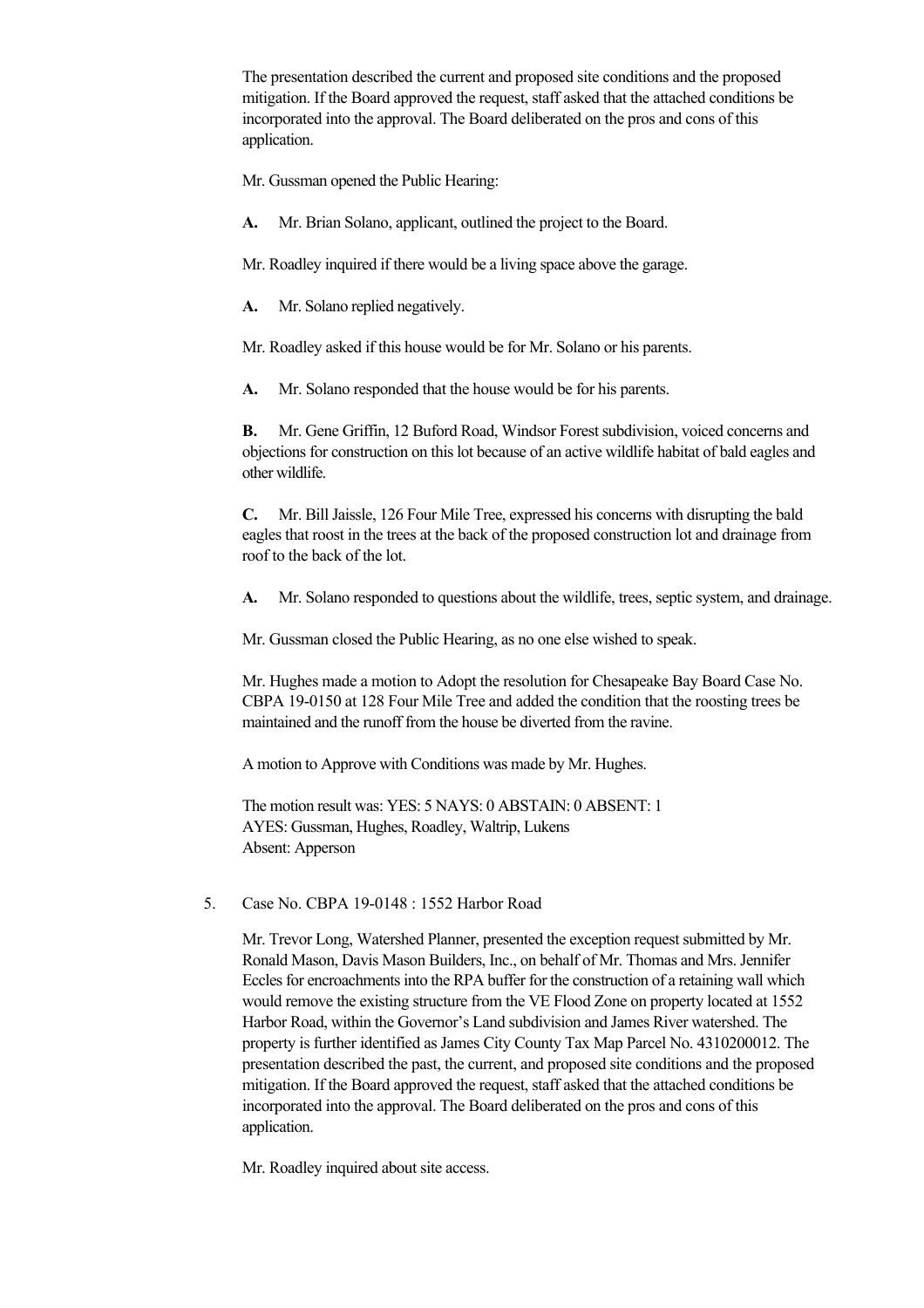Mr. Long deferred to the applicant for answer.

Mr. Gussman opened the Public Hearing.

**A.**  Mr. Ronald Mason, Davis Mason Builders, Inc., applicant, on behalf of Mr. Thomas and Mrs. Jennifer Eccles, outlined the project to the Board.

Mr. Waltrip inquired about the wave action.

**A.** Mr. Mason responded about the dynamics of the retaining wall and wave action interface.

Mr. Roadley asked if a letter of map revision was required.

A. Mr. Mason affirmatively replied.

**B.** Ms. Kimberly Smith, 1548 Harbor Road, expressed her concerns about their lot being lower and the retaining wall deflecting wave action in the VE Zone.

**C.** Ms. Laura Schultz, 1556 Harbor Road, voiced her concerns with wave action and the retaining wall.

Mr. Waltrip inquired about the wall elevations.

Mr. Roadley stated that we are not talking about finished floor elevation changes but the elevation of the ground surrounding the house.

**C.** Ms. Schultz asked if the shrubbery would be removed.

**A.** Mr. Mason replied that the shrubbery would remain and other potential mitigation needing to be done.

Mr. Waltrip inquired about the location of retaining wall and the neighboring properties.

A. Mr. Mason responded about the grade level across all of the homes.

Mr. Roadley asked about the likelihood of a wave event and the ramifications of this scenario.

A. Mr. Mason replied that a wave would hit the retaining wall and disperse.

Mr. Waltrip inquired how this would affect the neighbors property.

**A.** Mr. Mason replied that he did not know.

Mr. Roadley inquired if Mike Mathews, The Structures Group, was designing the wall.

Mr. Lukens inquired about the guttering systems on the roof and how the drainage would work.

**A.** Mr. Mason responded about how the ground gutters worked at this house.

Mr. Roadley suggested if the wall is backfilled with appropriately sized gravel, it might create a French drain scenario so the water infiltrates.

**D.** Mr. Tom Numbers, owner of 1544 Harbor Road, stated that he had the first house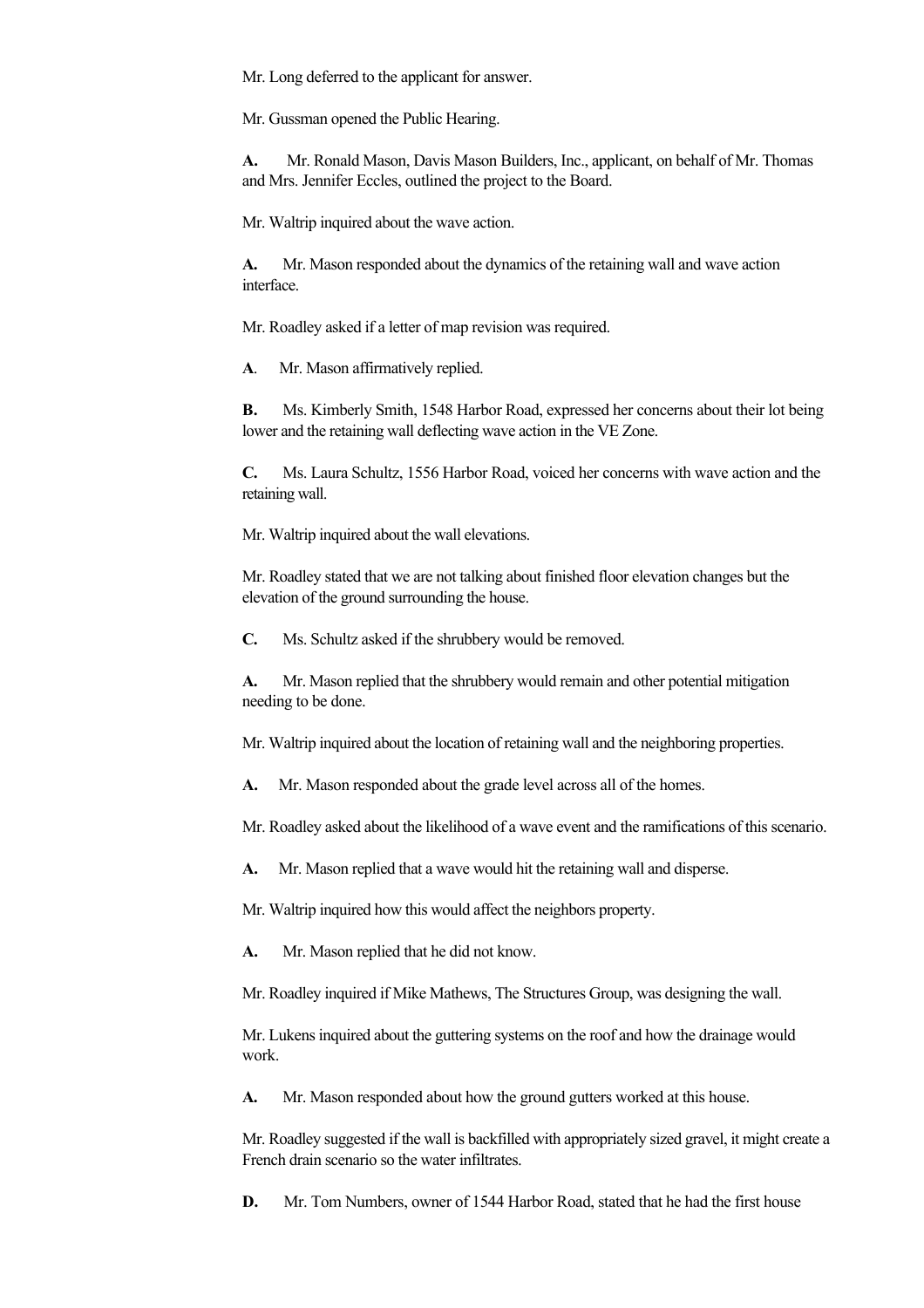under construction in the VE Zone since the new regulations were applied. He explained the building permit and FEMA process.

Mr. Gussman closed the Public Hearing, as no one else wished to speak.

Mr. Lukens made a motion to Adopt the resolution for Chesapeake Bay Board Case No. CBPA 19-0148 at 1552 Harbor Road.

A motion to Approve with Conditions was made by Mr. Lukens.

The motion result was: YES: 5 NAYS: 0 ABSTAIN: 0 ABSENT: 1 AYES: Gussman, Hughes, Roadley, Waltrip, Lukens Absent: Apperson

6. Case No. CBPA 19-0149 : 4106 South Riverside Drive

Mr. Trevor Long, Watershed Planner, presented the exception request submitted by Mr. Benjamin Hamilton,  $T \& B$  Homes, LLC, for encroachments into the RPA buffer for an afterthe-fact exception request and permit for the construction of rear deck and front steps on property located at 4106 South Riverside Drive, within the Chickahominy Haven subdivision and the Yarmouth Creek watershed. The property is further identified as James City County Tax Map Parcel No. 1910900020. The presentation described the current and proposed site conditions and the proposed mitigation. If the Board approved the request, staff asked that the attached conditions be incorporated into the approval. The Board deliberated on the pros and cons of this application.

Mr. Gussman opened the Public Hearing:

**A.** Mr. Benjamin Hamilton, T & B Homes, LLC, outlined the project to the Board.

Mr. Gussman closed the Public Hearing, as no one else wished to speak.

Mr. Roadley made a motion to Adopt the resolution for Chesapeake Bay Board Case No. CBPA 19-0149 at 4106 South Riverside Drive.

A motion to Approve with Conditions was made by Mr. Roadley.

The motion result was: YES: 5 NAYS: 0 ABSTAIN: 0 ABSENT: 1 AYES: Gussman, Hughes, Roadley, Waltrip, Lukens Absent: Apperson

#### 7. Case No. CBPA 19-0153 : 3009 Willow Spring Court

Mr. Michael Woolson, Senior Watershed Planner, presented the exception request submitted by Mr. Carl Story, Williamsburg Landing, Inc., for encroachments into the RPA buffer for the construction of a deck on property located at 3009 Willow Spring Court, within the Williamsburg Landing subdivision and the College Creek watershed. The property is further identified as James City County Tax Map Parcel No. 4820100002. The presentation described the current and proposed site conditions and the proposed mitigation. If the Board approved the request, staff asked that the attached conditions be incorporated into the approval. The Board deliberated on the pros and cons of this application.

Mr. Roadley inquired if the gravel would be extended from the existing gravel base layer under existing deck to the area under the proposed new deck.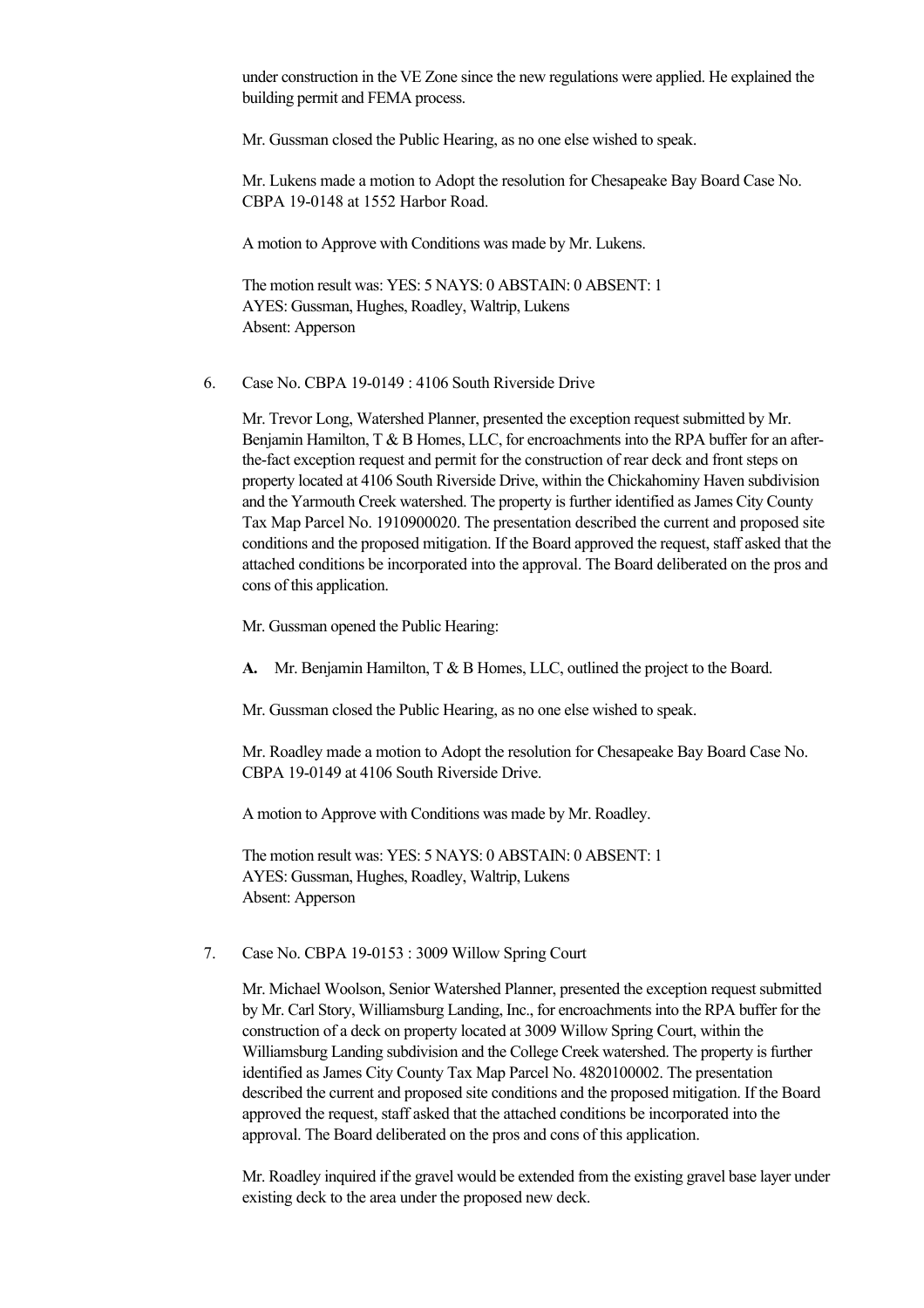Mr. Woolson replied that would be the staff recommendation.

Mr. Gussman opened the Public Hearing:

- A. Mr. Carl Story, Williamsburg Landing, Inc., outlined the project to the Board.
- Mr. Roadley inquired if the existing gravel under the deck was to be extended.
- **A.** Mr. Story replied affirmatively.

Mr. Lukens asked if they were going to leave the crepe myrtle tree.

A. Mr. Story replied affirmatively.

Mr. Gussman closed the Public Hearing, as no one else wished to speak.

Mr. Roadley made a motion to Adopt the resolution for Chesapeake Bay Board Case No. CBPA 19-0153 at 3009 Willow Spring Court.

A motion to Approve with Conditions was made by Mr. Roadley.

The motion result was: YES: 5 NAYS: 0 ABSTAIN: 0 ABSENT: 1 AYES: Gussman, Hughes, Roadley, Waltrip, Lukens Absent: Apperson

### 8. Case No. CBPA 19-0157 : 4809 Canvas Back Run

Mr. Trevor Long, Watershed Planner, presented the exception request submitted by Mr. Don Newsom, Delightful Gardens Landscape, on behalf of Mr. Eric and Mrs. Dina Smith for encroachments into the RPA buffer for the rebuilding of a retaining wall on the property located at 4809 Canvas Back Run, within the Mallard Hill subdivision and the Powhatan Creek watershed. The property is further identified as James City County Tax Map Parcel No. 3140600018. The presentation described the current and proposed site conditions and the proposed mitigation. If the Board approved the request, staff asked that the attached conditions be incorporated into the approval. The Board deliberated on the pros and cons of this application.

Mr. Gussman opened the Public Hearing:

**A.** Mr. Ryan Newsom, Delightful Gardens Landscape, outlined the project to the Board.

Mr. Roadley inquired if a structural engineer had evaluated the proposed replacement wall.

- A. Mr. Newsom negatively responded.
- Mr. Roadley asked if Mr. Newsom was designing it.
- **A.** Mr. Newsom affirmatively replied that they would follow County requirements.
- Mr. Roadley inquired about the method of construction, since the existing wall was failing.
- **A.** Mr. Newsom explained the method of construction.

Mr. Woolson stated that the existing wall was not built with any geotextile or tieback system